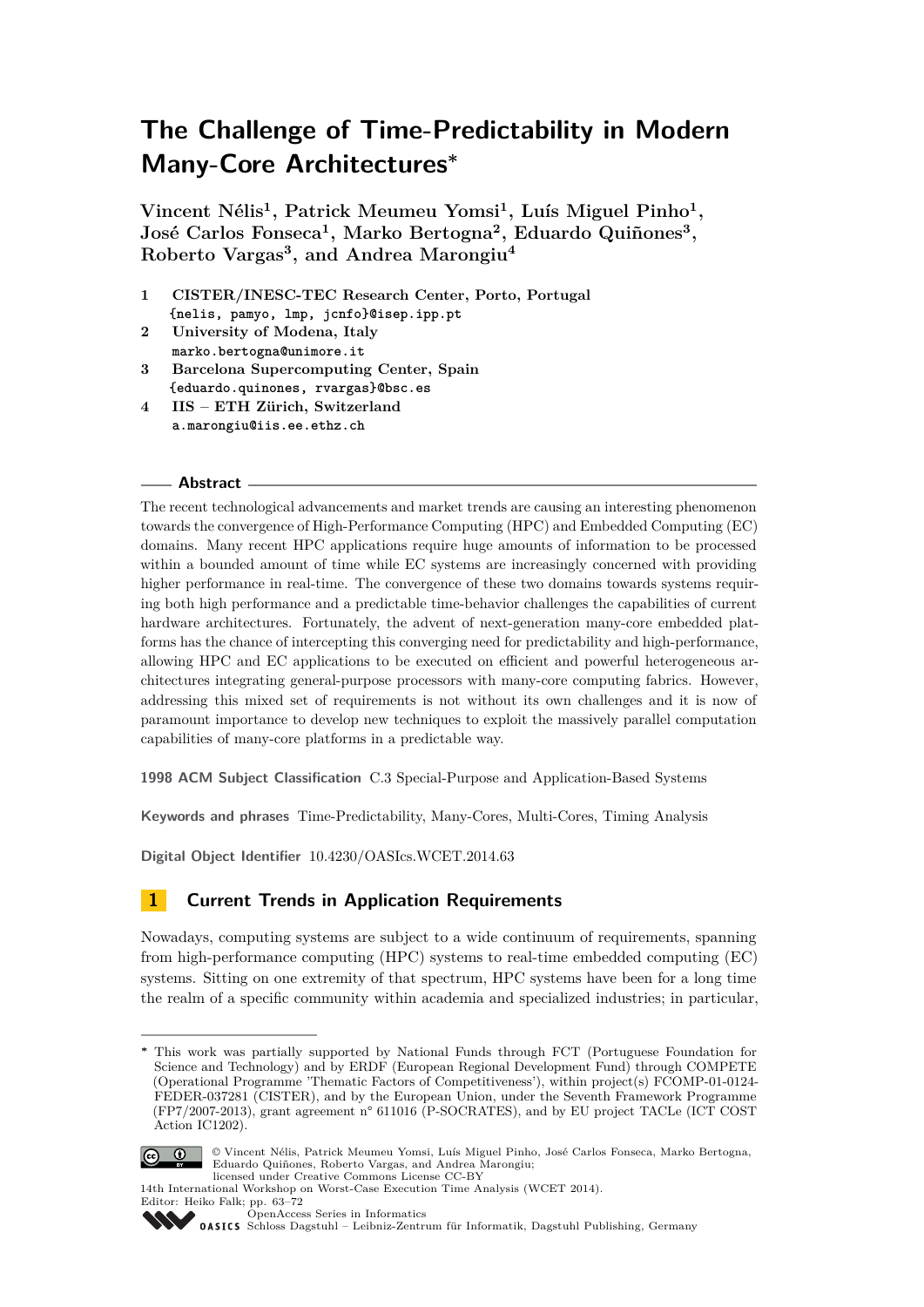those targeting demanding analytic- and simulation-oriented applications that require massive amounts of data to be processed. For HPC system designers, "the faster, the better" is the mantra. On the other side of the spectrum, EC systems have also focused on very specific systems; in particular those with pre-set and specialized functionalities for which timing requirements prevail over performance requirements. Historically, the key objective for designers of EC systems was to design highly predictable systems where the time taken by every computing operation is *upper-bounded and these upper-bounds are known at design time*; Being fast was secondary.

With the new generation of computing platforms and the ever-increasing demand for safer but more complex applications, the conceptual boundary that was pulling HPC and EC systems apart is getting thinner every day. HPC systems require more and more guarantees on the timing behavior of their applications while EC systems face an increasing demand for computational performance. As a result, these HPC and EC systems that used to be torn apart by orthogonal requirements are now converging towards a brand new category of systems that share both HPC and EC requirements. This is the case of real-time complex event processing (CEP) systems [\[6\]](#page-9-1), a new area of computing systems that literally cross the boundaries between the HPC and the EC domains.

In these CEP systems, the data come from multiple event streams and is correlated in order to extract and provide meaningful information within a pre-defined time bound. In cyber-physical systems for instance, ranging from automotive and aircraft to smart grids and traffic management, CEP systems are embedded in a physical environment and their behavior obeys technical rules dictated by this environment. Another example is the banking/financial markets where CEP systems process large amounts of real-time stock information in order to detect time-dependent patterns, automatically triggering operations in a very specific and tight time-frame when some pre-defined patterns occur [\[12\]](#page-9-2).

The underlying commonality of the systems described above is that they are time-critical (whether business-critical or mission-critical) and with high-performance requirements. In other words, for such systems, the correctness of the result is dependent on both performance and timing requirements, and the failure to meet either of them is critical to the functioning of the system. In this context, it is essential to guarantee the timing predictability of the performed computations, meaning that arguments and analysis are needed to be able to make arguments of correctness, e.g., performing the required computations within well-specified time bounds.

# **2 Trends in the High-performance and Embedded Computing Domains**

Until now, trends in high-performance and embedded computing domains have been running in opposite directions. On the one hand, HPC systems are traditionally designed to make the common case as fast as possible, without concerning themselves for the timing behavior (in terms of execution time) of the not-so-often cases. The techniques developed for HPC are usually based on complex hardware and software structures that make any reliable time bound almost impossible to derive. On the other hand, real-time embedded systems are typically designed to provide energy-efficient and predictable solutions, without heavy performance requirements. Instead of *fast* response times, they aim at having *predictable* response times, in order to guarantee that deadlines are met in all possible execution scenarios. Hence these systems are typically based on simple hardware architectures, using fixed-function hardware accelerators that are strongly coupled with the application domain.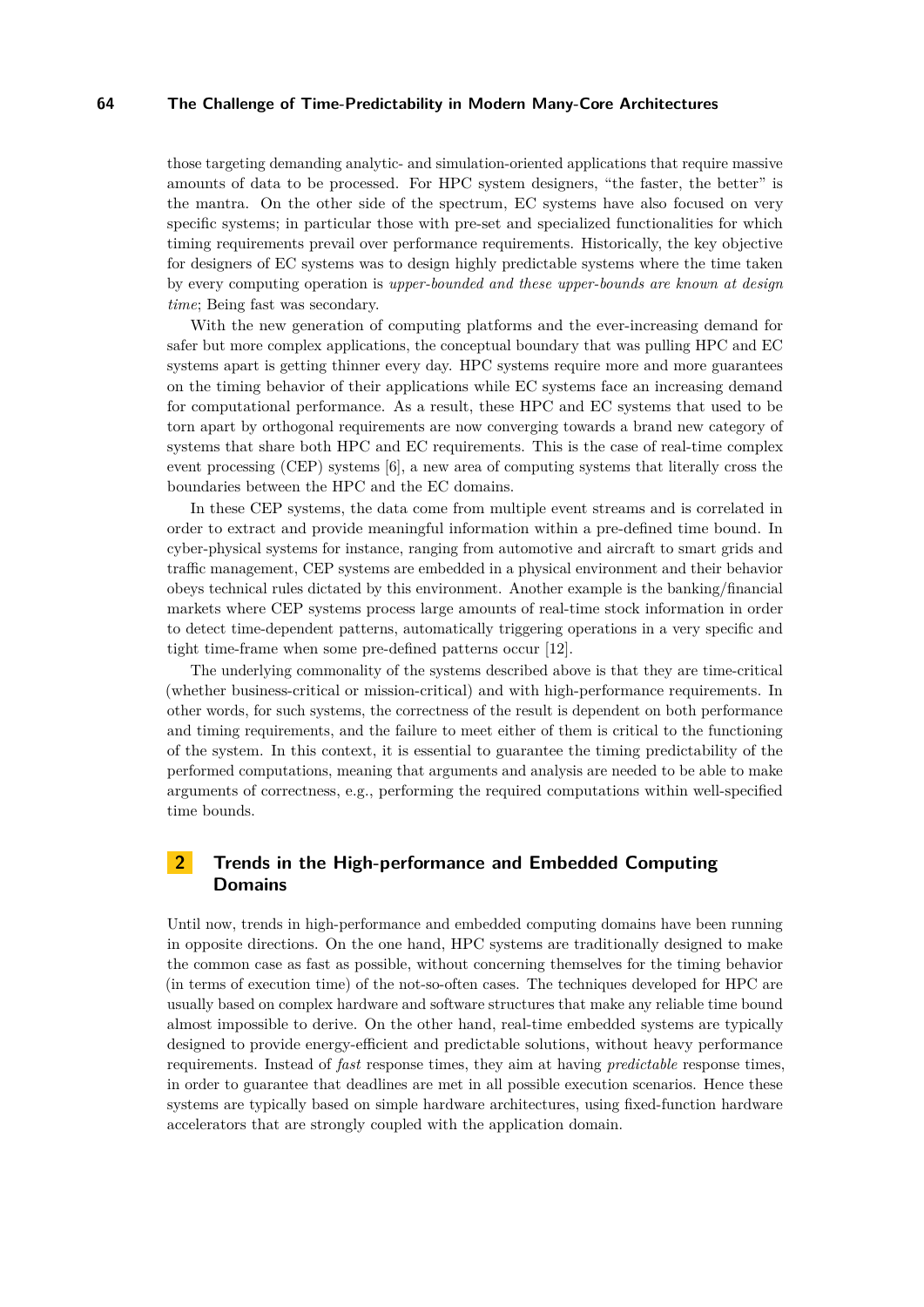This section presents the evolution of both the HPC and the EC computing domains from a hardware and software point of view.

## **2.1 Hardware Trends**

Owing to the immense computational capabilities needed to satisfy the performance requirements of HPC systems and because the resulting exponential increments of power requirements exceeded the technological limits of classic single-core architectures (typically referred to as the power-wall), multi-core processors have entered both computing markets in the last years [\[11\]](#page-9-3). The leading hardware manufacturers are now offering an increasing number of computing platforms that integrate multiple cores within a chip, which contributes to an unprecedented phenomenon sometimes referred to as the multi-core revolution.

Multi-core processors are much more energy-efficient and have a better performance-percost ratio than their single-core counterpart as they improve the application performance by exploiting thread-level parallelism (TLP). Applications are split into multiple tasks that run in parallel on different cores, which has for consequence to spread into the multi-core world an important challenge that was already faced by HPC designers at multi-processor system level: the parallelization. In the HPC domain, many-core platforms are seen as a highly scalable multi-core architecture that overcomes the limits of traditional multi-cores (such as the contention for memory bus for example) and considerably increases the degree of parallelization of the tasks that can be exploited.

In the EC domain, the necessity of developing more flexible and powerful systems have pushed the embedded market in the same direction. For instance, the mobile phone market evolved from selling cellphones with a limited number of well-defined functions to selling smart-phones and tablets with an unlimited access to a virtual store full of user-made applications. As newest applications are more and more greedy in term of performance, multi-core architecture have been increasingly considered as the solution to cope with the performance and cost requirements [\[3\]](#page-9-4), because they allow multiple application services to be scheduled on the same processor, which maximizes the hardware utilization while reducing its cost, size, weight and power requirements. Unfortunately, most of multi-core architectures have been designed to provide increased performance rather than towards offering timepredictability to the application system and broadly speaking, these platforms failed to provide an appropriate execution environment to time-critical embedded applications. This is why those applications are still executed on simple architectures that are able to guarantee a predictable execution pattern while avoiding timing anomalies [\[7\]](#page-9-5), which makes real-time embedded platforms still relying on either single-core or simple multi-core CPUs, integrated with fixed-function hardware accelerators into the same chip: the so-called System-on-Chip (SoC).

The needs for time-predictability, energy-efficiency, and flexibility, coming along with Moore's law greedy demand for performance and the advancements in the semiconductor technology, have progressively paved the way for the introduction of many-core systems in both the HPC and EC domains. Examples of many-core architectures include the Tilera Tile CPUs [\[13\]](#page-9-6) (shipping versions feature 64 cores) in the embedded domain and the Intel MIC [\[4\]](#page-9-7) and Intel Xeon Phi [\[5\]](#page-9-8) (featuring 60 cores) in the HPC domain. The introduction of many-core systems has set up an interesting trend wherein both the HPC and the real-time embedded domains converge towards similar objectives and requirements. Figure [1](#page-3-0) shows the trend towards the integration of both domains. In this current trend, challenges that were previously specific to each computing domain start to be common to both (including energy-efficiency, parallelisation, compilation, software programming) and are magnified by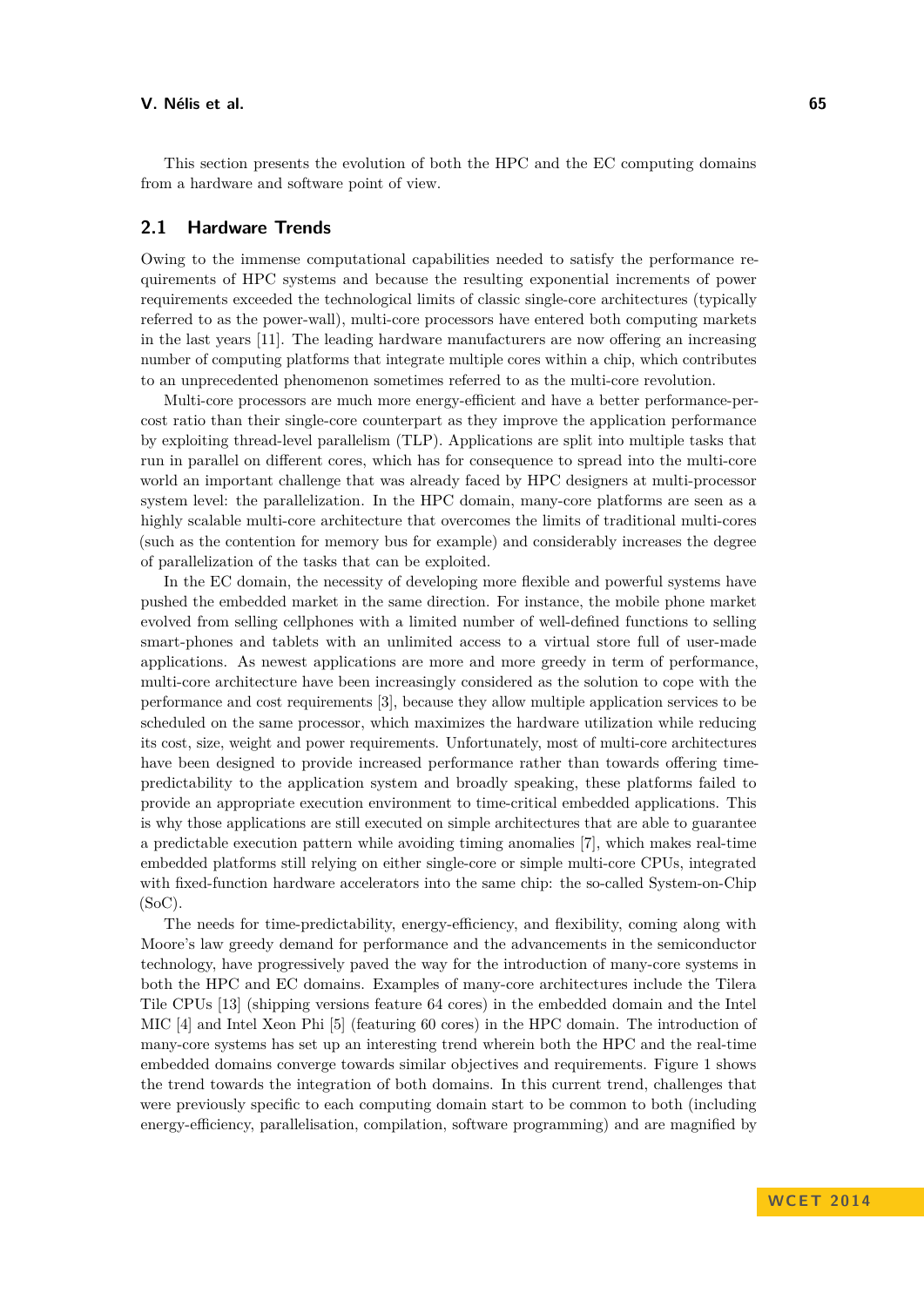<span id="page-3-0"></span>

 $\blacksquare$ **Figure 1** Trend towards the integration of HPC and embedded computing platforms.

the ubiquity of many-cores and heterogeneity across the whole computing spectrum. In that context, cross-fertilization of expertise from both computing domains is mandatory. In our opinion, there is still one fundamental requirement that has not yet been considered: time predictability as a mean to address the time criticality challenge when computation is parallelised to increase the performance. Although some research in the embedded computing domain has started investigating the use of parallel execution models (by using customized hardware designs and manually tuning applications by using specialized software parallel patterns [\[10\]](#page-9-9)), a real cross-fertilization of expertise between HPC and embedded computing domains is still missing.

## **2.2 Software Trends**

Industries with both high-performance and real-time requirements are eager to benefit from the immense computing capabilities offered by these new many-core embedded designs. However, these industries are also highly unprepared for shifting their earlier system designs to cope with this new technology, mainly because such a shift requires adapting the applications, operating systems, and programming models in order to exploit the capabilities of many-core embedded computing systems. Neither many-core embedded processors have been designed to be used in the HPC domain, nor HPC techniques have been designed to apply embedded technology. Furthermore, real-time methods that determine the timing behavior of an embedded system are not prepared to be directly applied to the HPC domain and many-core platforms, leading to a number of significant challenges. Although customized processor designs could better fit real-time requirements [\[10\]](#page-9-9), the design of specialized processors for each real-time system domain is not a desired option for obvious financial reasons.

Different parallel programming models and multiprocessor operating systems have been proposed and are increasingly being adopted in today's HPC computing systems. In recent years, the emergence of accelerated heterogeneous architectures such as GPGPUs, have introduced parallel programming models such as OpenCL [\[9\]](#page-9-10), the currently dominant open standard for parallel programming of heterogeneous systems, or CUDA [\[8\]](#page-9-11), the dominant proprietary framework of NVIDIA. Unfortunately, they are not easily applicable to systems with real-time requirements since, by nature, many-core architectures are designed to integrate as many functionalities as possible into a single chip and thus they inherently share as many resources as possible amongst the cores, which heavily impacts the ability to provide timing guarantees.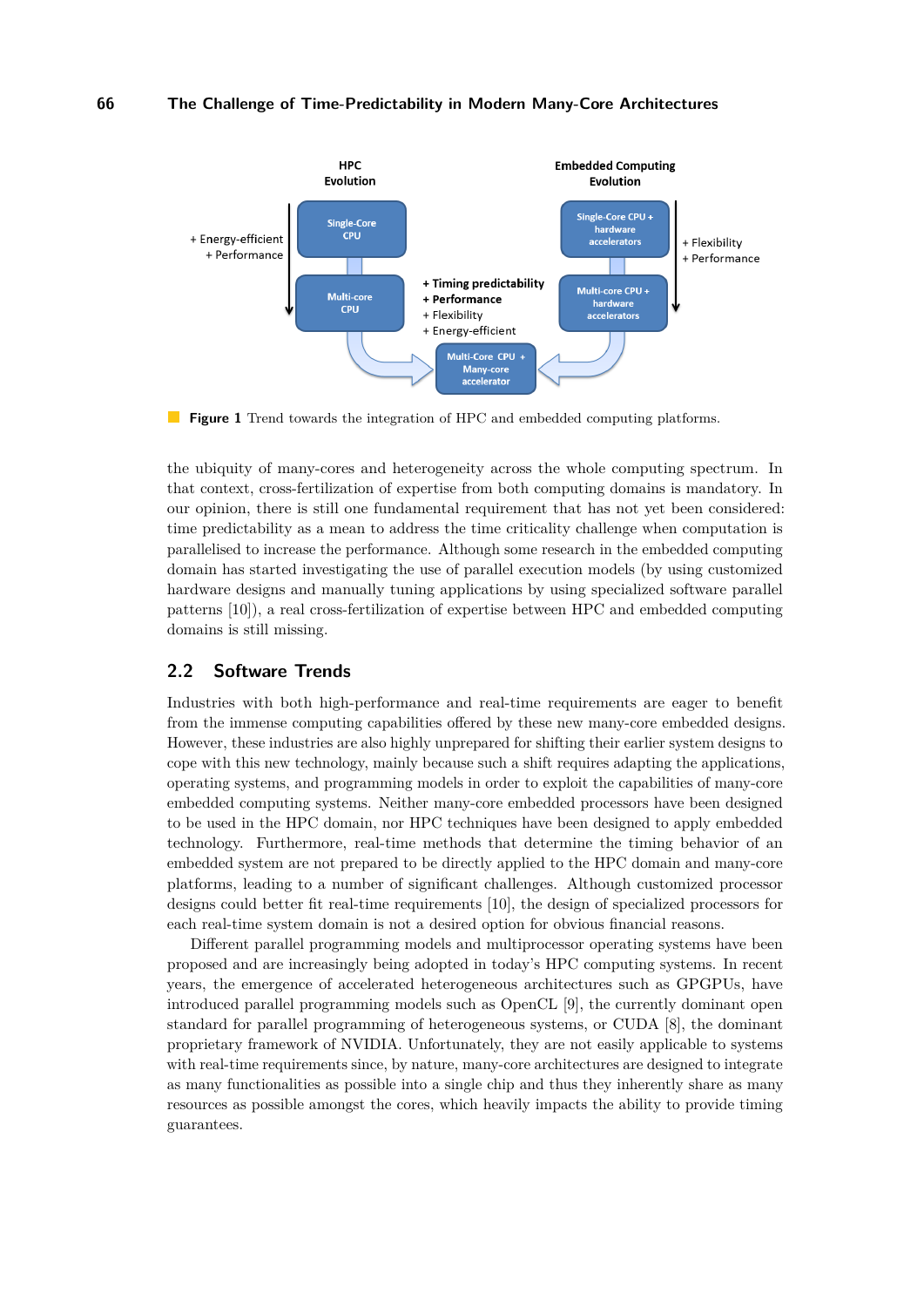#### **V. Nélis et al. 67**

The embedded computing domain world has always seen many application-specific accelerators with custom architectures on which applications are manually tuned to achieve predictable performance. Such types of solutions have a limited flexibility which complicates the development of embedded systems. However, we firmly believe that commercial-offthe-shelf (COTS) components based on many-core architectures are likely to dominate the embedded computing market in the near future. Assuming that embedded systems will evolve in this way, migrating real-time applications to many-core execution models with predictable performance requires a complete redesign of current software architectures. Realtime embedded application developers will therefore either need to adapt their programming practices and operating systems to future many-core components, or they will need to content themselves with stagnating execution speeds and reduced functionalities, relegated to niche markets using obsolete hardware components. This new trend in the manufacturing technology, alongside the industrial need for enhanced computing capabilities and flexible heterogeneous programming solutions of accelerators for predictable parallel computations, bring to the forefront important challenges for which solutions are urgently needed. To that end, we envision the necessity to bring together next-generation many-core accelerators from the embedded computing domain with the programmability of many-core accelerators from the HPC computing domain, supporting this with real-time methodologies to provide time-predictability. Time-predictability is an essential feature to allow system designers to model the timing behavior of the system through timing analysis techniques and then, based on these models, check that all its timing requirements are fulfilled.

# **3 Background on timing analysis techniques**

#### **What is it?**

Timing analysis is any structured method or tool applied to the problem of obtaining information about the execution time of a program, a part of a program, or even any kind of computer operation such as a fetching a data in the cache or sending a packet over a network. The fundamental problem that timing analysis techniques have to deal with is the fact that the execution time of an operation is not a fixed constant, but rather varies across a range of possible execution times. Variations in the execution time of an operation occur due to variations in input data, as well as the characteristics and execution history of the software, the processor architecture, and the computer system in which the operation is executed.

#### **What is it needed for?**

Timing analysis is needed to assess that all the timing requirements of the system are fulfilled. In the EC domain, most of systems with real-time requirements require a reliable timing analysis to be efficiently designed and verified, in particular when the system is used to control safety critical components in application areas such as vehicles, aircraft, medical equipment, and industrial plants. In these application domains, in order for the whole system to be validated and assessed as safe, it is commonplace that only a subset of tasks has to fulfill strict timing requirements (i.e., they are required to complete their operations within specified time limits). That is, only few components of the entire system are "critical" and in need of precise timing analysis. An accurate timing analysis is consequently not always required as many components may be subject to real-time requirements but are in essence not critical. It is currently the case, for example, for most of modern applications that share HPC and real-time requirements.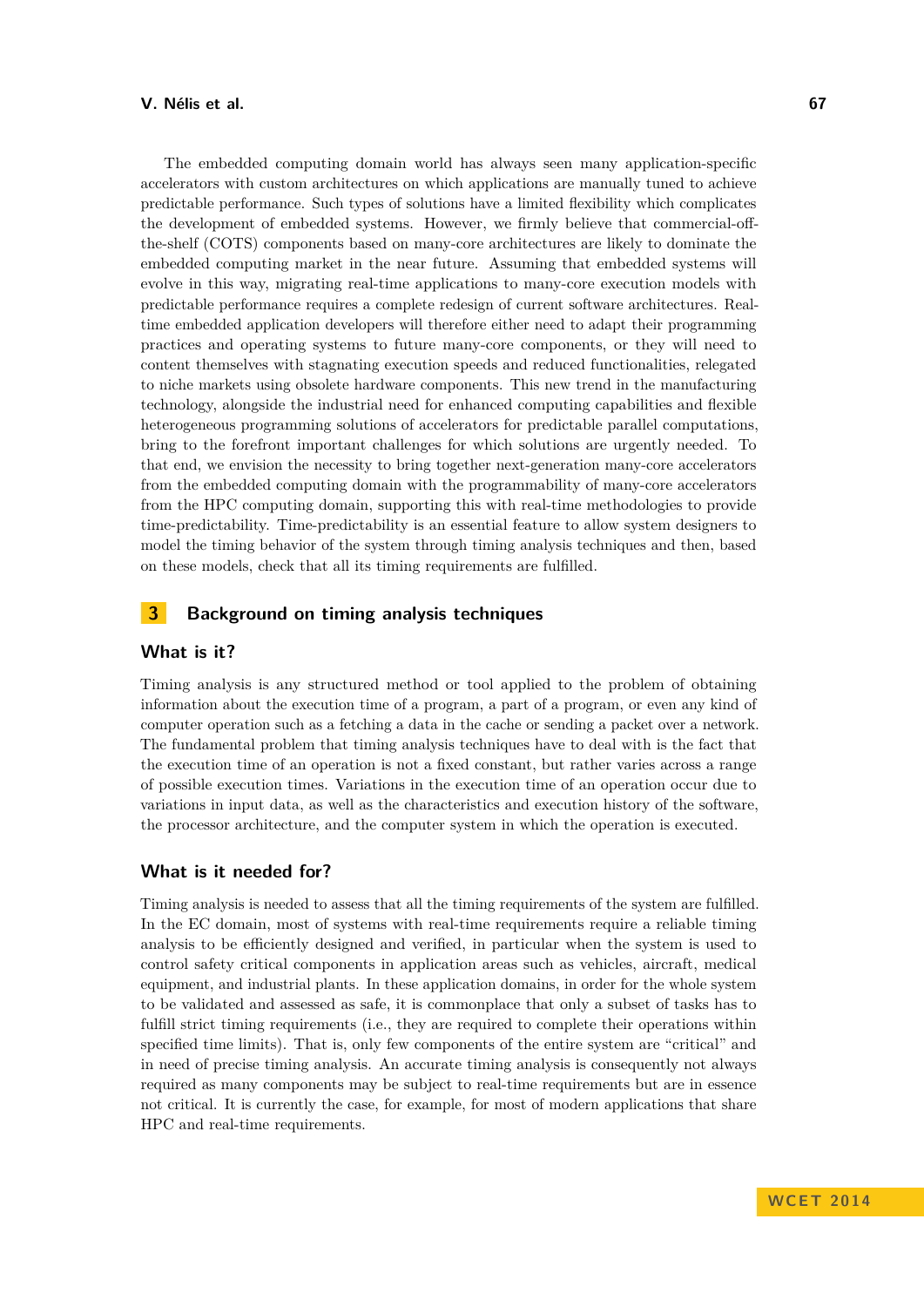Although the high criticality of some applications is beyond doubt, for many functions it is rather a business matter to evaluate whether the costs and consequences of a timingrelated failure is worth the cost of the various mechanisms that must be implemented to prevent/handle this failure. In industrial systems, there is a continuum of criticality levels in the set of components of a real-time system. Depending on the criticality of each component an approximate or less accurate analysis might be acceptable. Real-time applications are commonly categorized as safety-critical (or life-critical), mission-critical, and non-critical. A failure or malfunction of a safety-critical application may result in death or serious injury to people, loss or severe damage to equipment or environmental harm, whereas a failure of a mission-critical application may result in a failure of the entire system, but without damaging it nor its embedding environment, and a failure of a non-critical application has no severe consequences. While safety- and mission-critical components must be certified with a very high level of confidence (through extremely accurate and thorough analyses), components that are less or not critical at all need only to maintain a "decent" average throughput and should be proven not to affect the execution behavior of the critical components.

#### **How does timing analysis work?**

The worst-case execution time of an operation depends not only on the intrinsic nature of the operation and its inner sub-operations, but also on external events that may occupy or lock a resource that the operation needs to access. For example, the worst-case traversal time of a packet throughout a network-on-chip does not only depend on intrinsic properties like the size of the data sent, the routing algorithm employed, or the capacity of the links between the source and the destination, but also on the current traffic on the network at the time the packet is sent. This means that, in order to provide a safe upper-bound on the execution time of an operation, timing analysis techniques must consider not only the nature of the operation and the characteristics of the executing environment, but also they must identify the worst "context" in which the operation can be performed. Owing to this influence of the context of execution, the body of knowledge developed in academia further sub-categorizes the timing analysis objectives and distinguishes between (i) the worst-case execution time (WCET) analysis and (ii) the interference analysis.

## **What is WCET analysis?**

The *WCET analysis* is the context-independent part of the timing analysis that focuses on deriving a safe upper-bound on the execution time of a program (or any piece of code). It assumes that the analyzed program runs in isolation and without interruption, i.e., there is no other user-tasks running concurrently with the analyzed task, interrupts from the operating system are disabled, and the analyzed task gets immediate access to a resource as soon as it needs to. Under these circumstances, the WCET of a program is defined as the longest execution time that will ever be observed when the program is run on the target hardware. It is the most critical measure for most real-time work. For example, as mentioned earlier, the WCET of tasks is a key component for the higher-level schedulability analysis, but in practice it is also used at a lower level analysis, e.g., to ensure that software interrupts will have sufficiently short reaction times, or to guarantee that operating system calls return to the user application within pre-defined time-bounds.

WCET analysis can be performed in a number of ways using different tools, but the main methodologies employed can be broadly classified in three categories: (1) static analysis techniques, (2) measurement-based analysis techniques, and (3) hybrid techniques. Broadly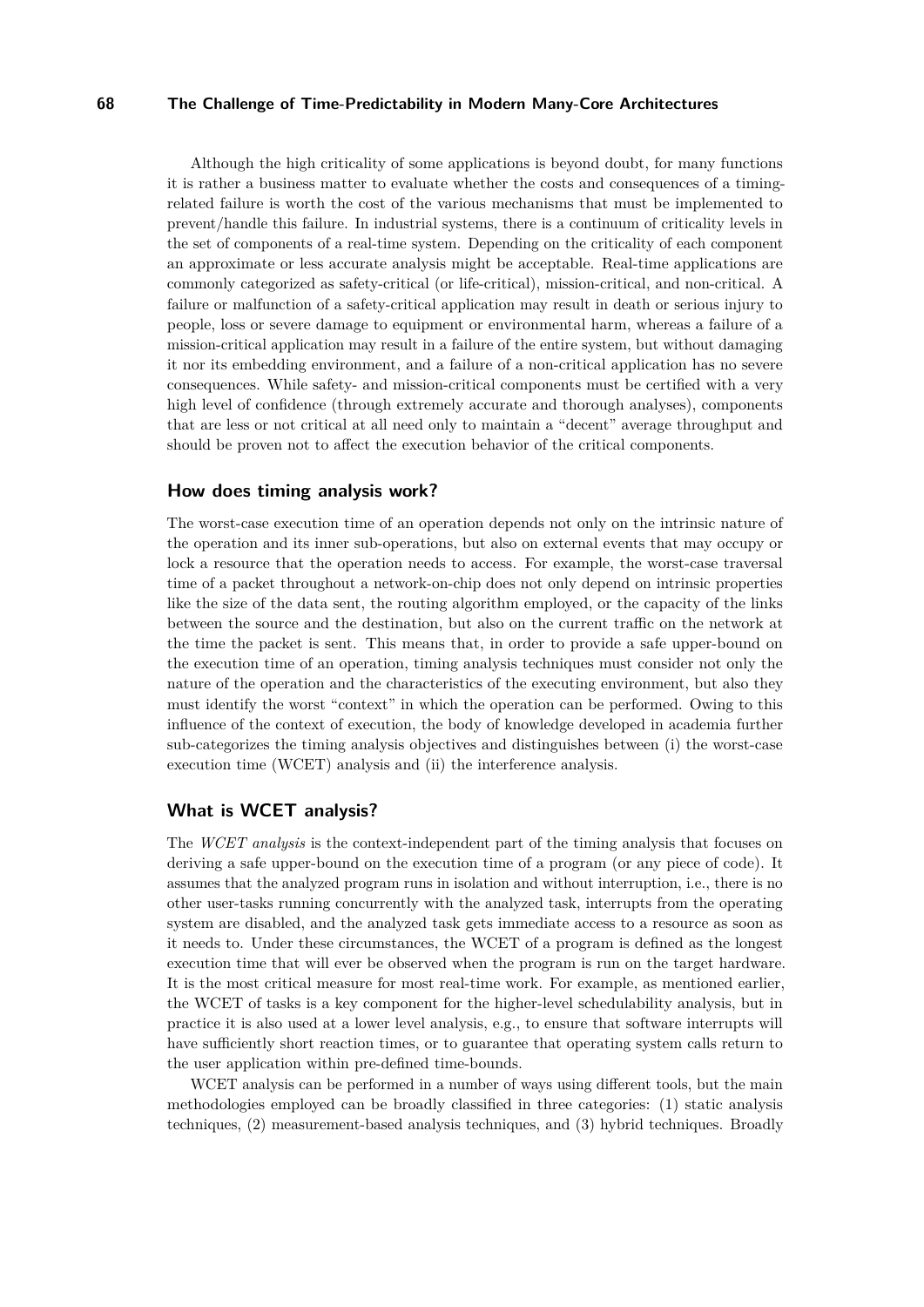speaking, measurement-based techniques are suitable for software that are less time-critical and for which the average-case behavior (or a rough WCET estimate) is more meaningful or relevant than an accurate estimate. For example, systems where the worst-case scenario is extremely unlikely to occur and/or the system can afford to ignore it if it does occur. For highly time-critical software, where every possible execution scenario must be covered and handled, the WCET estimate must be as accurate as possible and static analysis or some type of hybrid method is therefore preferable.

## **What is interference analysis?**

The *interference analysis* is the execution-context aware part of the timing analysis. It focuses on deriving safe upper-bounds on the extra execution time-penalty that the analyzed task may suffer during its run-time because of the interference with other tasks and with the system. It takes into account the context in which each operation is performed and identifies the worst-case interference scenario for the analysis. Typically, interference analysis will supplement the outputs of the WCET analysis by factoring in extra delays due to, for example, sporadic SW/HW interrupts or the interference from other tasks on the shared communication bus, network, or caches. Specifically, for every shared software and hardware components (such as the caches, the main memory, the shared data, etc.) and for each access to these resources that the analyzed task may request, the interference analysis techniques identify the worst initial "state" of the component and the worst-case scenario of interference (from the system and the other tasks) on that component that would induce the largest execution time for the analyzed access. These upper-bounds are then used to adjust the WCET estimates obtained from the WCET analysis techniques. It must be noted that both the WCET analysis techniques and the interference analysis techniques may analyze the same SW/HW resources, but their main focus and objectives are not the same. For example, some WCET analysis tools include cache analysis, during which the tool may substantially tighten the WCET estimate by taking into account that the requested data will not always have to be fetched from the main memory as it may have been loaded already and is thus available in the local cache. In contrast, interference analysis techniques also analyze the cache(s) but relax the assumption that the analyzed task is the only one that can use it, thus allowing tasks to evict cache lines from each other. Relaxing this assumption trivially causes the tasks to experience extra delays during their execution and the WCET estimates must therefore be augmented accordingly.

Interference between tasks and applications are typically reduced by ensuring a certain degree of "isolation" between those tasks and applications. Isolation can come in different flavors: tasks can be isolated in the time domain, the space domain, or both, and it can be symmetric or asymmetric. Isolation between system components also provides other advantages: it is fostered by system designers to avoid fault propagation for example, and when system timeliness is of concern, it helps provide two major features:

- **Time compositionality:** the timing properties of interest at system level can be determined from the timing properties of its constituent components.
- $\blacksquare$ **Time Composability:** the timing properties determined for individual components in isolation should hold after the composition with other components.

Typically, these two properties (and in particular the time-composability property) are obtained by enforcing spatial and temporal isolation between software components at runtime.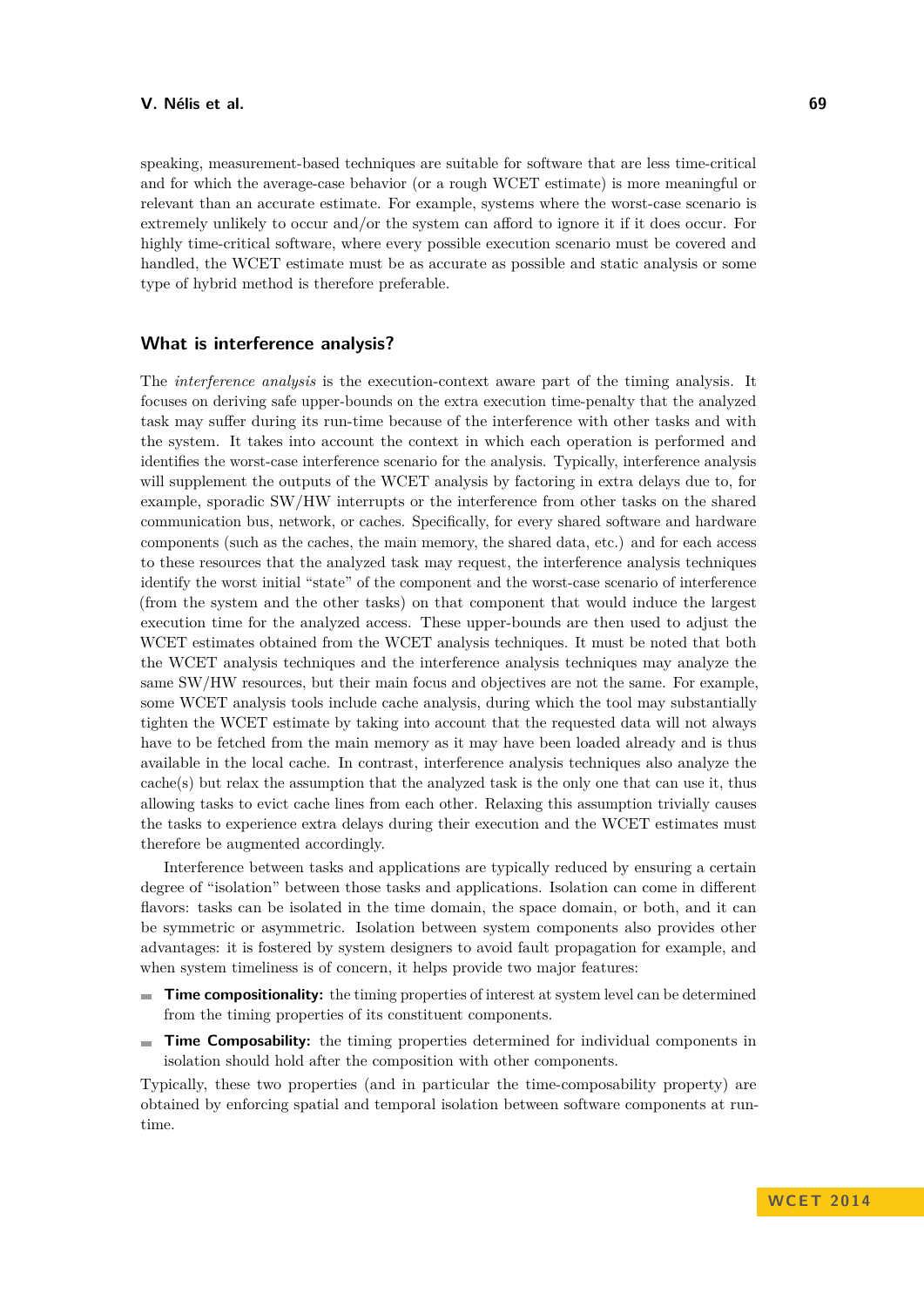<span id="page-7-0"></span>

**Figure 2** Performance degradation and guarantees improvement.

# **4 Glance at a few forthcoming challenges in ensuring time-predictability**

The challenge of ensuring time-predictability for this new generation of systems with mixed requirements is twofold. On one side, the software solutions used in HPC systems must be adapted to be more predictable while preserving (as much as possible) their efficiency and on the other side, timing analysis techniques used to validate EC systems must be adapted to these new software solutions.

#### **What does it imply to adapt the HPC software solutions?**

It mostly implies reducing the dynamicity of all the mechanisms that are responsible for the management of the communication, memory, and computing resources. Instead of taking decisions on-the-fly based on the execution history and/or the current state of the system (as it is done in HPC systems), most of the decisions regarding the allocation of the resources among the tasks should ideally be taken before the run-time to enable a thorough offline analysis of the system timing behavior. Figure [2](#page-7-0) (left side) illustrates the expected trends in the (observed) average performance and in the guaranteed performance when the dynamicity of the resource allocation schemes is reduced. Typically, as we shift the decision-taking process from the run-time to the design-time we limit the dynamicity of the system, which has for effect to decrease the observed performance as the system becomes less "flexible" while the guaranteed performance increases as the system becomes more predictable. The challenge here is to obtain high performance and tight guarantees of this high performance as depicted on the right-hand side of Figure [2](#page-7-0) or, if this turns out not to be possible, one should at least find an appropriate trade-off between the observed performance and the guaranteed performance.

#### **What are the changes needed at the programming model level?**

In a nutshell, programming models need to be extended to provide detailed information about the code including for instance information on the control flow, timing properties, and functional and data dependencies between parts of the code. These annotations of the code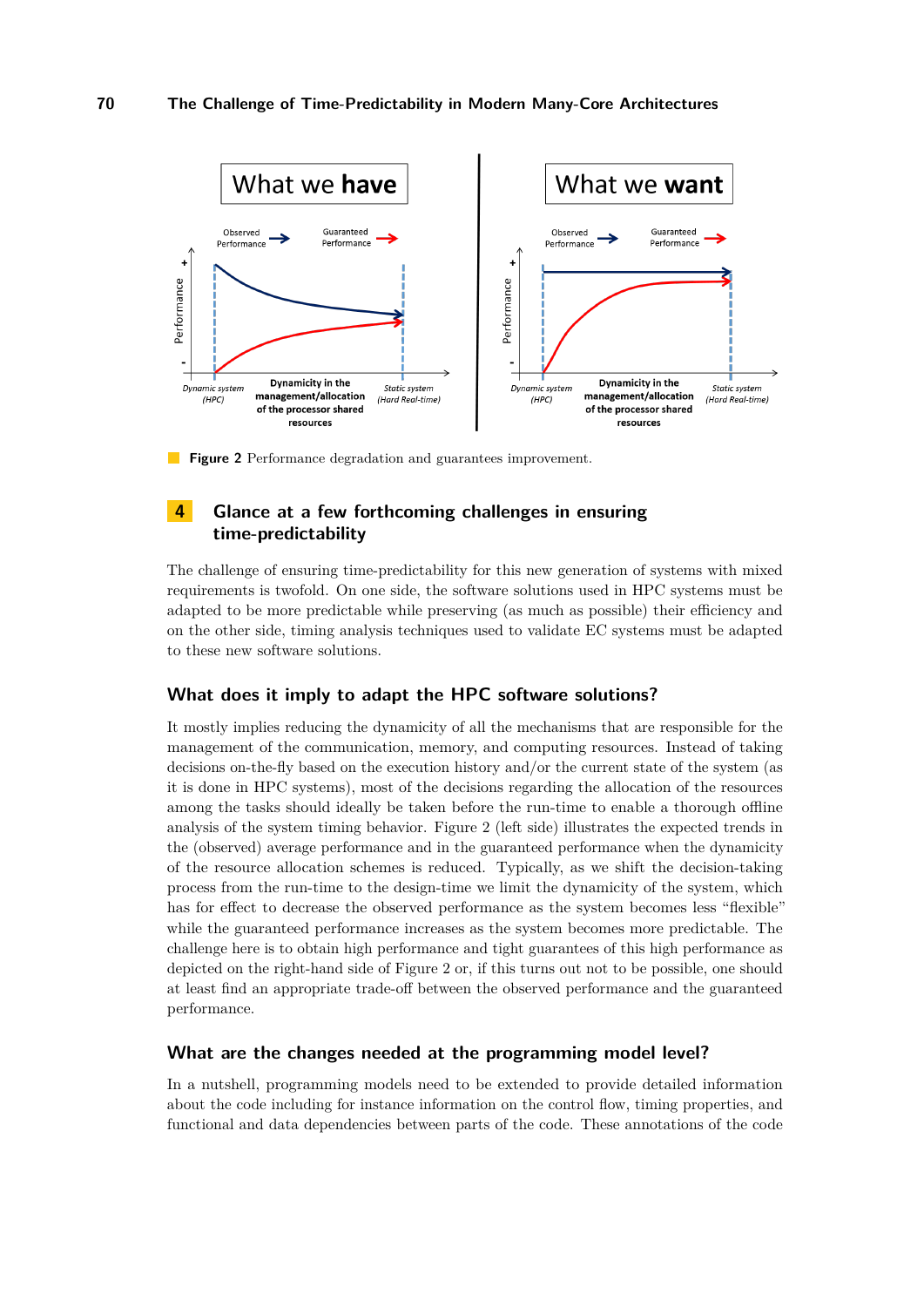could be used to extract an accurate and complete model of the application where all the dependencies between the functions (or any piece of code) are clearly documented. Together with the control flow information and the estimations of the worst-case execution time of each part of the code, this information could be used by timing analysis techniques to derive safe bounds (exact or probabilistic) on the overall execution time of the application.

To the best of our knowledge, the greatest effort in that direction is provided at Barcelona SuperComputing Center (BSC) where researchers have developed OmpSs, a programming model that integrates features from the StarSs programming model developed also at BSC into a single programming model. In particular, the objective of OmpSs is to extend OpenMP with new directives to support asynchronous parallelism and heterogeneity (devices like GPUs).<sup>[1](#page-8-0)</sup> However, it can also be understood as new directives extending other accelerator based APIs like CUDA or OpenCL. The OmpSs environment is built on top of the Mercurium compiler and the Nanos++ run-time environment. More details about OmpSs and its objective can be found in [\[2\]](#page-9-12).

# **Once we have a time-predictable setup, can we apply commercially-available WCET analysis tools?**

It is very unlikely that all the existing methods will be applicable to the next-gen applications that share HPC and real-time requirements, especially it is the case for static approaches. Although static approaches have proven to be very efficient for safety-critical embedded systems these next-gen applications are not (yet?) safety-critical even though they present realtime requirements, which means that they are not subject to the hard and fast programming rules that are idiosyncratic to the safety-critical domain. They typically use pointers, dynamic memory allocation, recursive functions, variable-length loops, etc., and sometimes these applications are implemented by third party companies that are not concerned at all by the validation of the overall system, i.e. the code is not annotated with timing-related information that could be helpful for the timing analysis like loop-bounds for instance. Because of the lack of strict programming rules and the lack of information related to timing aspects of the code, static approaches are likely to fail to provide tight upper-bounds on the execution time and we foresee a rising popularity of measurement-based and probabilistic approaches in a near future.

Furthermore, it must be noted that it is unreasonable (if not impossible) to perform an exhaustive testing of these next-gen applications. Besides the fact that the size and the complexity of the software are constantly increasing, forthcoming platforms may chose to continue to increase their performance by borrowing more and more techniques from the HPC domain, including advanced computer architecture features such as caches, pipelines, branch prediction, and out-of-order execution. These features increase the speed of execution on average, but also make the timing behavior much harder to predict by parsing the code, since the variation in execution time between fortuitous and worst cases increases. The problem was already central in single-core platforms but is now further exacerbated in a multi/many-core setting where low-level hardware resources like caches and communication medium are shared by several cores, thereby inducing situations in which several entities contend for accessing the same resource.

<span id="page-8-0"></span><sup>1</sup> Note that this objective has been achieved by now and the latest version of openMP already integrates the research results obtained at BSC in that domain.